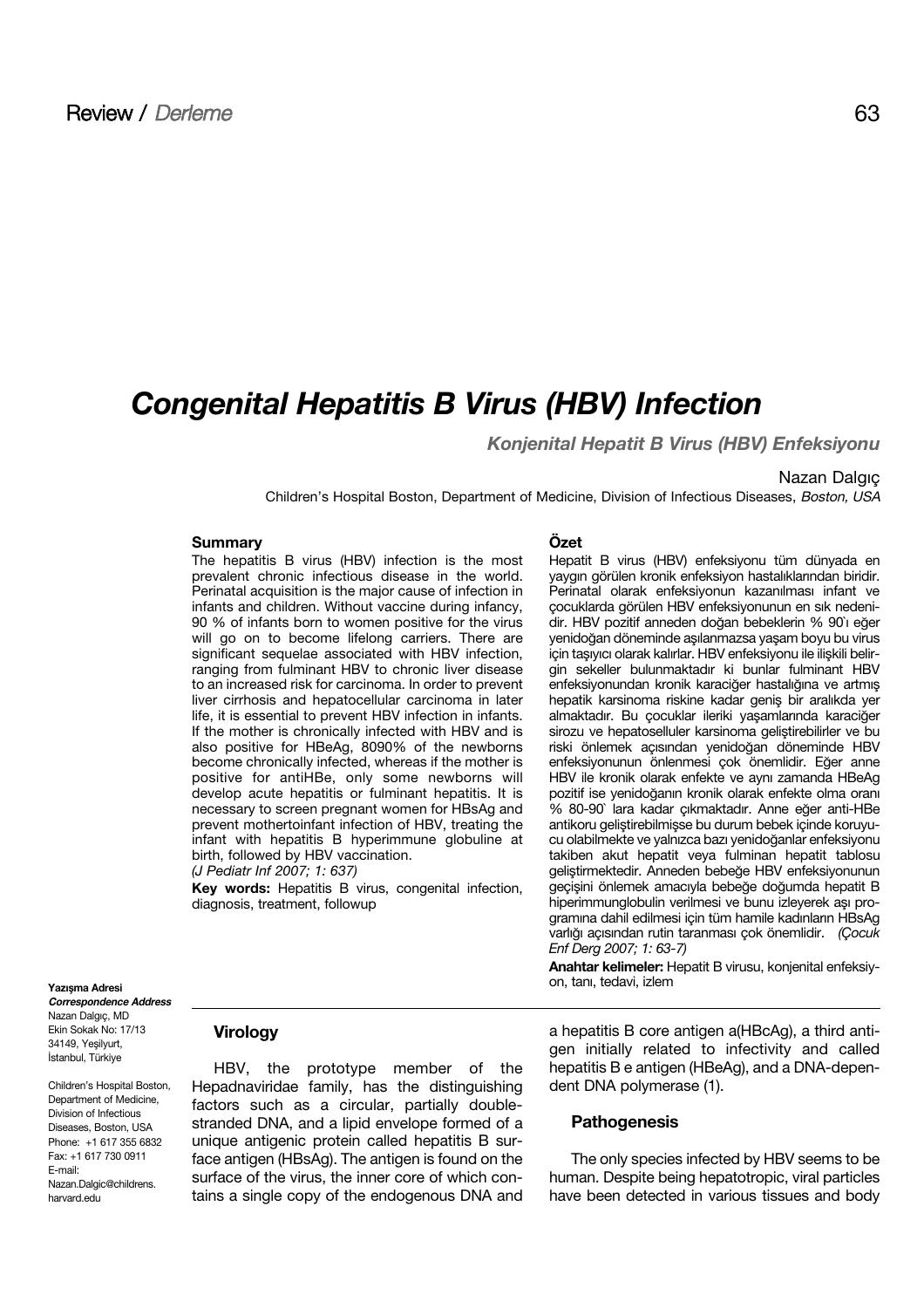fluids. While HBV is not directly cytotoxic to liver cells, hepatocyte injury occurs as the body`s immunologic response to the virus (2).

The immunological events developing as a response to HBV infection and mediated by the cellular immune system include cytokine production (interferon alfa and interferon gamma), cytotoxic responses (natural killer [NK], cytotoxic T-cell, and antibody-dependent cellular cytotoxicity), and a T helper response to induce effective antibody production. Depressed T-cell responses constitute predisposing factors for chronic HBV infection (3).

Chronicity basically depends on the patient`s age at acquisition of infection. More than 90% of neonatal infections result in chronic infection, whereas only 5% of infections in adults become persistent. Cellular immune system immaturity or suppression of immune responses renders the neonate susceptible. Chronic infection due to immune suppression may be specific to HBV, possibly linked to the transplacental passage of soluble HBeAg, or be a nonspecific function of the fetal immune suppression normally occuring during gestation. After inoculation with infectious virions, HBsAg appears in the bloodstream of the susceptible host within 1 to 6 months during the acute phase of infection, with high levels of circulating virus and contagiousness. In that phase, there is a high risk of vertical transmission of HBV from mother to infant (4).

The specific risk depends on the timing of viral infection. HBV acquired during the first or second trimester poses a low risk of transmission (3%). Acute HBV during the third trimester of pregnancy increases the risk of transmission 78% without vaccine. In addition, all infants without vaccine will be infected if the mother has acute HBV at the time of delivery (5). While in older children and adults, production of virus is cleared by HBV-specific CD8+ and CD4+ lymphocytes through cytolytic and noncytolytic mechanism (6), in the neonate, following perinatal exposure, a chronic asymptomatic hepatitis with the histologic features of unresolved or persistent hepatitis the most common response (4).

The hepatocellular characteristics of infection in the newborn or during the first year of life have not been thoroughly defined. Early studies by Schweitzer and colleagues demonstrated that in 13 of 17 HBsAg-positive infants, no signs of acute clinical hepatitis were present (7). Although physical findings for 12 infants with persistent antigenemia remained normal, in one child, hepatomegaly and splenomegaly were detected at 15 months of age. Liver biopsy specimens obtained from 10 HbsAg-positive infants between 3 and 27 months of age revealed that 8 of the 10 infants had intact lobular architecture with no suggestion of nodular regeneration or fibrosis. Some liver cells were hydropic and polyhedral, creating a cobblestone appearance in the liver lobule. Liver cell nuclei were slightly enlarged, and liver cell necrosis with small foci were observed. Only one liver biopsy specimen had increased amounts of fibrosis, but there was no bridging between portal areas.

# **Transmission**

Associated with a number of epidemiologic and immunologic factors, 3% to 50% of infants born to women who are HBsAg seropositive suffer from vertical transmission of HBV infection. The dramatic difference between geographic areas is likely to be related to the frequency of maternal HBeAg positivity, which is highly correlated with transmission (1). In the study of Burk et al, the level of HBV DNA in maternal serum during the prenatal period was shown to be the most important predictor of chronic infection in the newborn and the development of persistent infection was reported to be directly related to the quantity of DNA to which the infant was exposed (8).

Transmission may occur in the prenatal, perinatal periods, and rarely in the postnatal period (1). In one study, HBsAg was detected in 33% of amniotic fluid samples and in 95% of gastric aspirates from newborn infants (9). At birth, mother –to-child microtransfusions may occur during the labor, or contact with infectious body fluids may infect the baby. Because the child is in contact with maternal blood and swimming in a pool of serosities full of viruses during delivery, it can ingest them, leading to infection by physiological transfusion or by contact with maternal blood or genital secretions (2).

HBsAg has been detected in milk from HBsAg-positive women (10). Theoretically, infants may be infected through breast milk known to contain virus; however, this does not seem to add additional risk for the infant more than that constituted by a chronically infected mother. Thus, breastfeeding of infants who receive appropriate prophylaxis following delivery should be allowed. Fortunately, even in case of parents who refuse appropriate prophylaxis, or situations in which prophylaxis is not available, the added risks of neonatal infection beyond those from exposures to HBV during the pregnancy and birth are minimal, particularly with the nutritional and immunologic benefits provided by milk (2, 4, 11, 12).

## **Clinical Manifestations**

HBV infection of the newborn infant results in a chronic, asymptomatic infection in a great majority of cases, strikingly contrasting HBV infection in normal adults, 90% of whom eventually have clinical and virologic recovery (3).

HBV-infected neonates usually are asymptomatic, while almost 10 percent may manifest clinical signs of infection between 2 and 6 months of age. Clinical presentation of persistent viremia in neonates varies in presentation from transient mild acute icteric hepatitis to fulminant hepatitis.Despite being rare, fulminant hepatitis results in the death of two thirds of infants without liver transplant (13, 14). A recent publication from England has reported that 73 infants diagnosed with perinatal infection were born to HBsAg-, HBeAg+ mothers (comprising 53 women from the Indian subcontinent and 9 Asian, 6African-Caribbean, and 5 white women) (15). They were either born before the era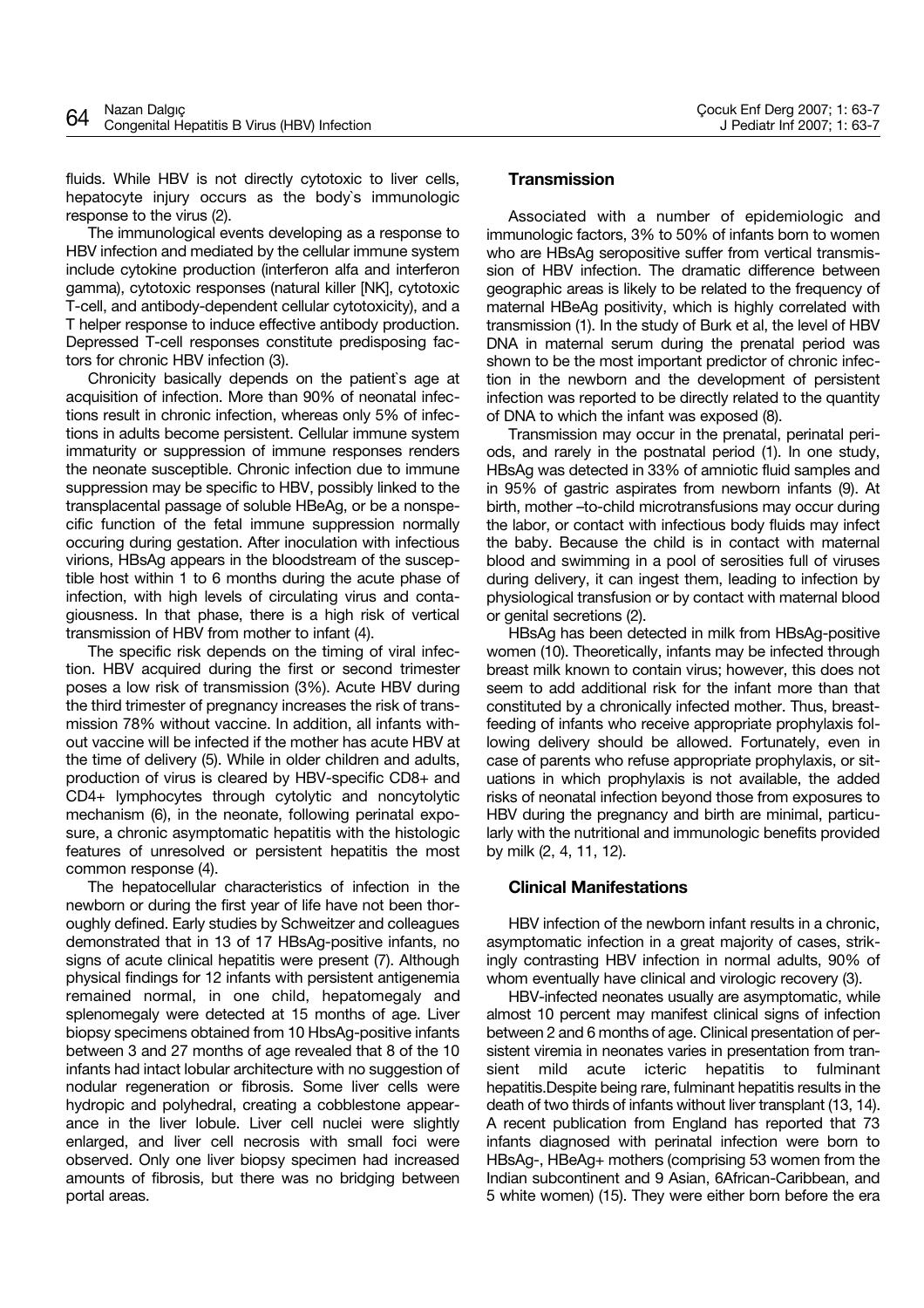failures (n=22). In that study, the mean duration of follow-up was 10 years (range: 2 to 20 years). All children were clinically well with normal height and weight; none had evidence of liver enlargement by palpation or ultrasound examination. Three of the 73 children had cleared HBsAg and had become seropositive for antiHBs at follow-up testing. Sixty-five percent of children were seropositive for HBeAg, and 30% had seroconverted to become anti HBe positive by an average of 10 years of age (range: 4 to 19 years). Unlike 18 of the 50 (36%) children from the Indian subcontinent, with no seroconversions noted in the 9 Asian children, four of the five (80%) white children seroconverted. Different rates of HBeAg seroreversion in different ethnic groups also has been reported in other studies (16). In the Boxall et al's study, half of the Indian subcontinent children and two thirds of Asian children had normal values for serum ALT. Elevated aminotransferase values remained stable over follow-up evaluation period. Liver biopsy samples of 48% of the children indicated that 30% of biopsy specimens had minimal or no inflammation, 63% had mild hepatitis, and 6% demonstrated moderately severe hepatitis, as graded by Ishak scoring (17). Two children with moderately severe changes had "incomplete cirrhosis". The severity of the histopathologic changes and age, gender, ethnic origin were not associated, while a weak association was found between elevation of liver function test and the degree of inflammation. Children who were HBeAg positive also had the highest levels of circulating HBV DNA.

Whereas almost 50 to 90% of infants and children with acute HBV infection will become chronic carriers, 10 % of adults will suffer from chronicity. The persistent low level of active viremia in chronic infection is always the largest reservoir for transmission of HBV. Despite being asymptomatic, most children with chronic HBV infection may develop fatigue, right upper quadrant abdominal pain, and glomerulonephritis secondary to immune complex deposition. Symptoms of chronic HBV infection usually develop simultaneously with cirrhosis or hepatocellular carcinoma (HCC); however, this generally does not occur until the patient reaches late adolescence or adulthood, even in those with perinatally-acquired infection (18).

# **Diagnosis**

HBsAg and HBeAg are the first viral markers to appear in the serum of HBV-infected individuals. Although HBV DNA may also be present, its assays are not widely available. HBV DNA assay test most often are used to monitor response to antiviral therapy, rather than to the diagnose an HBV infection (4). At clinical onset, HBeAg decreases and anti-HBc antibody appears. HBsAg may either decrease during infection or persist for a longer period. Clinical recovery is achieved when HBsAg disappears and anti-HBs antibody and anti-HBe antibody appear. Anti-HBs antibody presence is correlated with durable immunity, whereas HBeAg presence suggests active infection and high infectivity, particularly through maternal-fetal transmission (3). Although HBsAg does not usually cross the placental barrier, it can be acquired at birth or shortly afterwards. Thus, the presence of HBsAg in cord blood may indicate intrauterine infection (16).

Nazan Dalgıc

Due to lack of sufficient specific data on the kinetics of HBV antigens and DNA during the first year of life, testing of the exposed infant can be challenging because transplacental passage of HBeAg can occur even in the absence of infection (19). Although HBsAg and HBV DNA can be intermittently positive in infected infants during the first 6 months of life, but persist after that point. The infants that were exposed but not infected may sporadically tests positive for various HBV antigens but should be consistently negative after 6 months of age. Chronic HBV infection is confirmed if HBsAg is positive two tests at least 6 months apart (4).

# **Treatment**

Monitoring protocols for chronic liver disease, cirrhosis, and hepatocellular carcinoma have not been defined for young HBV-infected patients. The role of antiviral treatment for these patients also remains controversial and requires confirmation of liver damage with biopsy. Interferon alpha (IFN-α, Intron-A®) and lamivudine (Epivir-HBV®) are the only licensed medications available in the United States for the treatment of chronic HBV in children. Response rates to IFN- $\alpha$  treatment have been ranged between 20 and 58 % compared with 8 to 17 % in untreated controls (20, 21). In some studies, Lamivudine (2', 3'-dideoxycyosine) also cleared HBV DNA in 23 percent of HBeAg-positive children compared with 13 percent in the control group (22). Children with elevated liver enzymes (ALT) and low levels of HBV DNA replication were most likely to respond (23, 24). Chronic HBV carriers such as perinatally infected children do not benefit from medical therapy significantly unless they have active immunologic responses to HBV.

Adefovir (Hepsera™) is a nucleotide analog used for treatment of chronic HBV infections at low doses in adults. Newer agents, pegylated interferon and other nucleotide analogs such as tenofovir (Viread™) and entecavir (Baraclude®), have not been studied in children with chronic HBV infections. Because tenofovir has shown activity against HIV-1 viruses, it is being investigated for the treatment of adults who are coinfected with HIV and HBV (25). Although currently, a pediatric formulation for tenofovir is being developed, specific dosage guidelines are not available yet (26).

# **Prevention**

Prenatal testing for HBsAg is recommended for all pregnant women (18). Prevention of vertical transmission of HBV has improved after unsuccessful early efforts using only single doses of hepatitis B immunoglobulin (HBIG) to successful efforts using repeated HBIG doses during the infant's first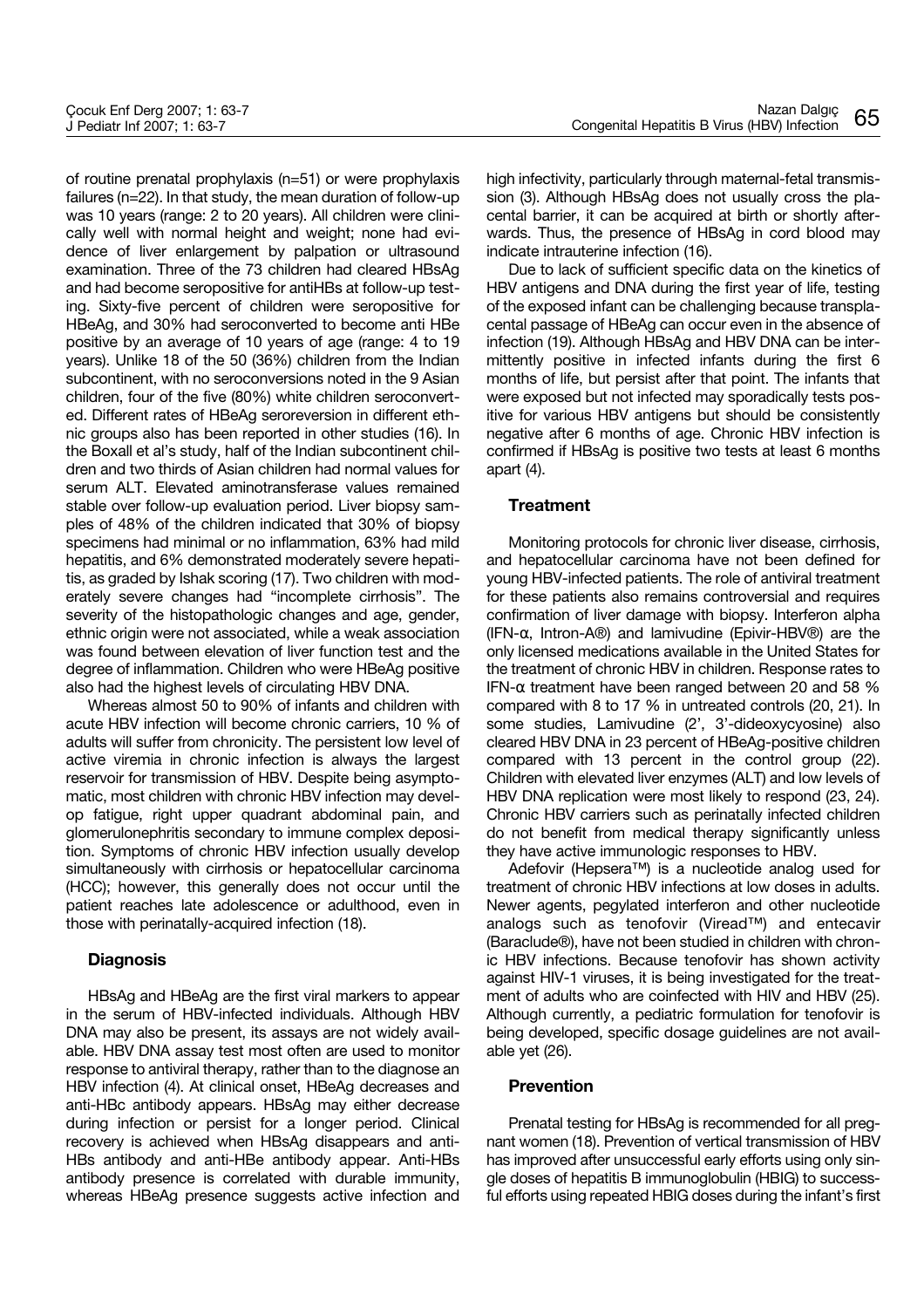6 months of life (27). The development of the hepatitis B vaccine has led to protocols incorporating the combination of the two interventions, eventually resulting in the current HBV prevention strategies (28, 29). Because, immunoprophylaxis significantly reduces the rate of vertically acquired HBV, all term infants born to HBV positive mothers should receive hepatitis B vaccine and HBIG within 12 hours of delivery. While this combination reduces the vertical transmission rate by almost 90 percent, the failure of passiveactive immunization in the other 10% may represent the proportion of in utero transmission. In these cases, the virus is incorporated into hepatocytes before the administered passive antibody can neutralize its infectivity (3).

When maternal hepatitis serology (HBsAg) cannot be determined, the term infant should be given HBV vaccine within 12 hours of birth and maternal HBsAg status should be established immediately. However, because HBV vaccine alone is effective at preventing perinatal transmission and HBIG is expensive with its possibly limited added value, the administration of HBIG is delayed until confirmation of maternal infection (30). When the mother is confirmed HBsAg positive, the infant should receive HBIG as soon as possible, i.e. no later than 1 week of age. Infants of these mothers should be given the second and third doses of HBV vaccine at 1 to 2 months and 6 months of age, respectively (31).

The testing of these infants at 1 year of age (3 to 9 months after completion of the vaccine series) for the presence of infection (HBsAg) as well as anti-HBs antibody is highly recommended. However, nearly 5% of those vaccinated will not develop anti-HBs antibody. An adequate antibody is produced after revaccination of nonresponders in 15% to 25% of infants after one additional dose, and in 30% to 50% after three additional doses (32). Levels of anti-HBs higher than 10 mIU/ml are considered protective. The presence of HBsAg beyond 8 months of age is suggestive of a failure of immunization, and its presence at 15 months confirms a chronic carrier state. Transmission from HBeAg negative mothers to their infants have been attributed to mutations of the precore region of the virus in isolated cases (33). Cesarean section does not reduce the incidence of immunoprophylaxis failure (2).

For the preterm infant, Hepatitis B immunoprophylaxis is slightly different. The American Academy of Pediatrics recommends hepatitis B vaccination shortly after birth for preterm infants of HBsAg-negative mothers who weigh more than 2000 g (31). If the preterm infant weighs less than 2000 g and maternal HBsAg is negative, it is recommended that hepatitis B immunization be delayed until the infant is 30 days of chronologic age or discharged from the hospital. Nevertheless, regardless of weight, all preterm infants born to HBsAg-positive mothers, should receive both HBIG and hepatitis vaccine within 12 hours of birth. While these infants should receive a second, third, and fourth dose of hepatitis B vaccine at 1, 2 to 3, and 6 to 7 months of chronologic age, respectively, preterm infants of mothers with unknown HBsAg status should also receive both HBIG and vaccine and be treated as though the mother is HBsAg-positive until proven otherwise. Not only the term infants but preterm infants of HBsAg-positive mothers as well should be tested for anti-HBs and HBsAg at 9 to 15 months of age to determine their carrier status (34).

In addition to providing immune prophylaxis with HBIG and vaccine to infants, lamivudine also has been used for treatment in mothers with high viral loads during the last month of pregnancy in an effort to reduce the risk of vertical transmission (35). At this time, antiviral therapy during the last month of pregnancy cannot be routinely recommended (4).

## **Follow-up**

Unfortunately, guidelines for monitoring children who develop chronic HBV infection for development of cirrhosis and HCC have not been established yet. Consequently, children who acquire HBV infection early in life are at a higher risk of developing HBV related sequela in their late teenage and early adult years (25). Regular evaluations of liver enzymes, hepatic ultrasound, and serum alpha-fetoprotein as a marker for HCC are useful. Liver enzymes in early childhood may be assessed on a yearly basis, with periodic imaging or other studies based on these results added by clinical findings over the course of time (18).

## **References**

- 1. Broderick A, Jonas MM. Hepatitis B and D viruses. In: Feigin RD, Cherry JD, Demmler GJ, Kaplan SL (eds). Textbook of Pediatric Infectious Diseases. 5th edition. Philadelphia, PA, IL: Elsevier Saunders; 2004. p.1863-83.
- 2. Ranger-Rogez S, Denis F. Hepatitis B mother--to--child transmission. Expert Rev Anti Infect Ther 2004; 2: 133-45.
- 3. Mulligan MJ, Stiehm ER. Neonatal hepatitis B infection: clinical and immunologic considerations. J Perinatol 1994; 14: 2-9.
- 4. Bradley JS. Hepatitis. In: Remington SS, Klein JO, Wilson CB, Baker CJ (eds). Infectious Diseases of the Fetus and Newborn Infant. 6th edition. Philadelphia, PA, IL: Elsevier Saunders; 2006. p.823-43.
- 5. Corrarino JE. Perinatal hepatitis B: update & recommendations. MCN Am J Matern Child Nurs 1998; 23: 246-52; quiz 253.
- 6. Rehermann B. Immune responses in hepatitis B virus infection. Semin Liver Dis 2003; 23: 21-38.
- 7. Schweitzer IL, Dunn AE, Peters RL, Spears RL. Viral hepatitis B in neonates and infants. Am J Med 1973; 55: 762-71.
- 8. Burk RD, Hwang LY, Ho GY, Shafritz DA, Beasley RP. Outcome of perinatal hepatitis B virus exposure is dependent on maternal virus load. J Infect Dis 1994; 170: 1418-23.
- Lee AK, Ip HM, Wong VC. Mechanisms of maternal-fetal transmission of hepatitis B virus. J Infect Dis 1978; 138: 668-71.
- 10. American Academy of Pediatrics. Human Milk. In: Pickering LK, Baker CJ, Long SS, McMillan JA (eds). Red Book: 2006 Report of the Committee on Infectious Diseases. 27th edition. Elk Grave Village, IL: American Academy of Pediatrics; 2006. p.123-130.
- 11. Boxall EH, Flewett TH, Dane DS, Cameron CH, MacCallum FO, Lee TW. Letter: Hepatitis-B surface antigen in breast milk. Lancet 1974; 2: 1007-8.
- 12. Hill JB, Sheffield JS, Kim MJ, Alexander JM, Sercely B, Wendel GD. Risk of hepatitis B transmission in breast-fed infants of chronic hepatitis B carriers. Obstet Gynecol 2002; 99: 1049-52.
- 13. Chan PC, Chen HL, Kong MS, et al. Factors affecting the mortality of pediatric fulminant hepatic failure in relation to hepatitis B virus infection. J Gastroenterol Hepatol 2005; 20: 1223-7.
- 14. Shiraki K, Yoshihara N, Sakurai M, Eto T, Kawana T. Acute hepatitis B in infants born to carrier mother with the antibody to hepatitis B e antigen. J Pediatr 1980; 97: 768-70.